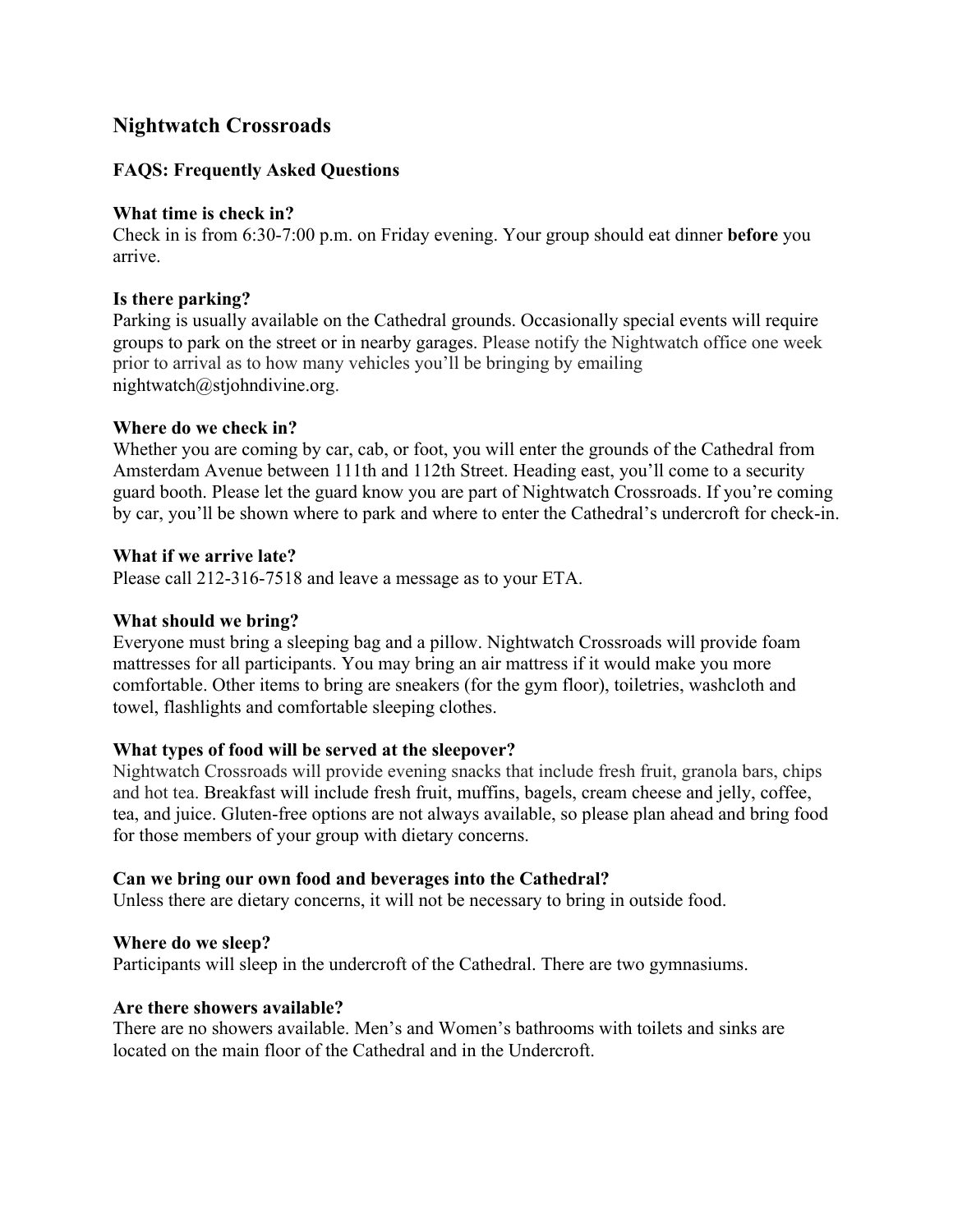#### **What is the cost? Is it the same for students and chaperones?**

The cost of Nightwatch Crossroads is \$90 for all individual participants. We offer a discount for groups of 15 or more. Financial aid is also available for individuals and groups thanks to the generosity of St. Peter's Fund for Special Ministry. Please call 212-316-7518 for information about group discounts and financial aid.

## **Can we increase the number of participants in our group?**

Space is limited for Nightwatch Crossroads. If you want to increase your group size please go to www.stjohndivine.org, find the link Children and Youth, click on Nightwatch, and follow reservation instructions. Places are provided strictly on a first-come, first-served basis.

## **What if someone cancels in our group?**

If you must cancel or reschedule your reservation, please call 212-316-7518. There are no refunds, but we will try to accommodate you at the next available Crossroads date or offer credit to be used within the next program year. If there is a price change between your original event date and a rescheduled event, the new price will apply. A \$6-per order processing fee applies. In the unlikely event Nightwatch finds it necessary to cancel a Crossroads sleepover, a full refund will be made.

## **How many people can attend a Nightwatch Crossroads?**

Nightwatch Crossroads can accommodate up to 100 people.

#### **Are the exhibits and programs wheelchair accessible?**

Activities in the Cathedral are fully wheelchair accessible. Activities in the undercroft are not wheelchair accessible. If you or anyone in your group is in need of wheelchair accessibility, please call the Nightwatch office at 212-316-7518 prior to making your reservation.

#### **How many chaperones are required to participate with a group?**

You know your youth. Please provide chaperones as needed. We have no recommended requirements, but we do ask that all chaperones fully participate in the programming and keep a close eye on their youth to ensure appropriate and mindful behavior at all times.

#### **How old must a chaperone be?**

A chaperone must be at least 21 years of age.

#### **When do I receive confirmation for Nightwatch Crossroads?**

You will receive confirmation following registration from our online ticketing agency, Ovation Tix. Two weeks prior to your scheduled overnight, Nightwatch will email a welcome letter and information packet to your contact person. Included in the welcome packet will be a request for names of your participants, a signed release form, and parking needs. Please respond to our request for information as quickly as possible so we can make the necessary arrangements for your group.